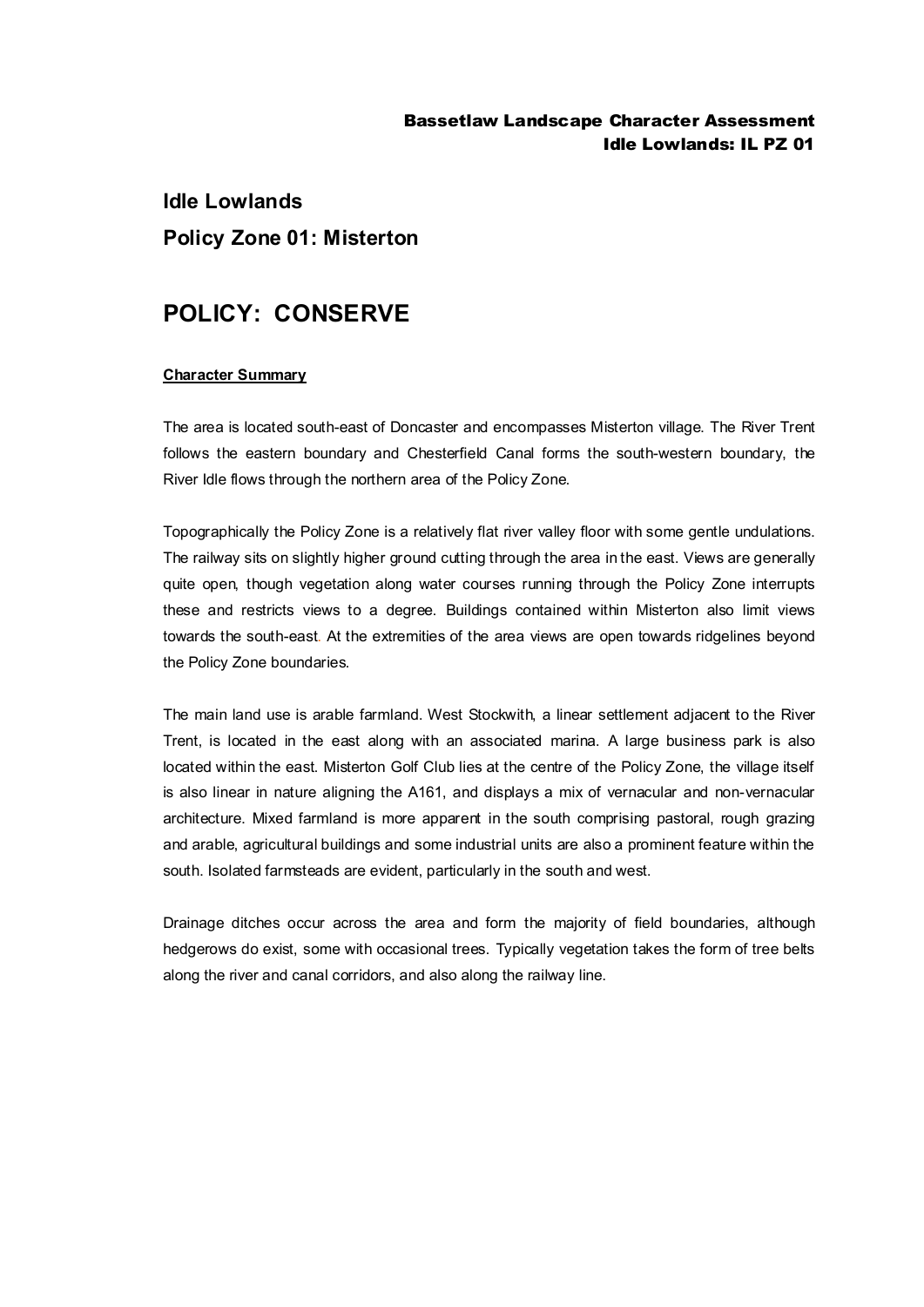### **Idle Lowlands – Policy Zone 01: Misterton**

| <b>PHOTOGRAPH</b>                                                                                                                                                                                                                                                                                                                                                                                                                                                                                                                                                                                                                                                                     | <b>CONTEXT</b><br>Policy Zone: IL PZ 01<br>Land Cover Parcells1: IL01. IL02. IL03. IL04. IL05 |                                         |                                           |                              |
|---------------------------------------------------------------------------------------------------------------------------------------------------------------------------------------------------------------------------------------------------------------------------------------------------------------------------------------------------------------------------------------------------------------------------------------------------------------------------------------------------------------------------------------------------------------------------------------------------------------------------------------------------------------------------------------|-----------------------------------------------------------------------------------------------|-----------------------------------------|-------------------------------------------|------------------------------|
|                                                                                                                                                                                                                                                                                                                                                                                                                                                                                                                                                                                                                                                                                       |                                                                                               |                                         |                                           |                              |
|                                                                                                                                                                                                                                                                                                                                                                                                                                                                                                                                                                                                                                                                                       | Condition                                                                                     |                                         |                                           |                              |
|                                                                                                                                                                                                                                                                                                                                                                                                                                                                                                                                                                                                                                                                                       | Good                                                                                          | <b>REINFORCE</b>                        | <b>CONSERVE &amp;</b><br><b>REINFORCE</b> | <b>CONSERVE</b>              |
|                                                                                                                                                                                                                                                                                                                                                                                                                                                                                                                                                                                                                                                                                       | Moderate                                                                                      | <b>CREATE &amp;</b><br><b>REINFORCE</b> | CONSERVE &<br>CREATE                      | CONSERVE &<br><b>RESTORE</b> |
|                                                                                                                                                                                                                                                                                                                                                                                                                                                                                                                                                                                                                                                                                       | Poor                                                                                          | CREATE                                  | <b>RESTORE &amp;</b><br>CREATE            | <b>RESTORE</b>               |
| <b>CHARACTERISTIC FEATURES</b>                                                                                                                                                                                                                                                                                                                                                                                                                                                                                                                                                                                                                                                        |                                                                                               |                                         |                                           |                              |
| Large scale open landscape.<br>٠<br>Intensive arable farmland; drainage ditches dominant as field boundaries.<br>$\bullet$                                                                                                                                                                                                                                                                                                                                                                                                                                                                                                                                                            |                                                                                               | Low                                     | Moderate                                  | High                         |
| Network of watercourses; Rivers Trent and Idle, Chesterfield Canal, Misterton Mother Drain<br>$\bullet$<br>and several minor drains and channels.<br>Predominantly vernacular settlement; Misterton and West Stockwith [partly within a<br>$\bullet$<br>conservation area] including a number of listed buildings.                                                                                                                                                                                                                                                                                                                                                                    |                                                                                               |                                         | Sensitivity                               |                              |
| Low tree and woodland cover.<br>٠                                                                                                                                                                                                                                                                                                                                                                                                                                                                                                                                                                                                                                                     |                                                                                               |                                         |                                           |                              |
| <b>LANDSCAPE ANALYSIS</b><br><b>Condition</b>                                                                                                                                                                                                                                                                                                                                                                                                                                                                                                                                                                                                                                         | <b>SUMMARY OF ANALYSIS</b><br><b>Condition</b>                                                |                                         |                                           | <b>Moderate</b>              |
|                                                                                                                                                                                                                                                                                                                                                                                                                                                                                                                                                                                                                                                                                       |                                                                                               |                                         |                                           |                              |
| The landscape condition is moderate. Within the Policy Zone there is a coherent pattern of<br>elements with some detracting features; West Burton Power Station in the distance, large industrial<br>and farm sheds and low and high voltage power lines. Overall this results in a visually coherent                                                                                                                                                                                                                                                                                                                                                                                 | Pattern of Elements:<br>Detracting Features:                                                  |                                         | Coherent<br>Some                          |                              |
| area.                                                                                                                                                                                                                                                                                                                                                                                                                                                                                                                                                                                                                                                                                 |                                                                                               |                                         |                                           |                              |
| The Policy Zone maintains a strong open character of predominantly intensive arable farmland<br>divided mostly by drainage ditches though there are some hedgerows either well trimmed or gappy.<br>Some rough grazing is evident near to built areas. Settlement is largely vernacular with modern<br>influences and generally takes a linear form fronting roads and lanes with the exception of the                                                                                                                                                                                                                                                                                | Visual Unity:<br>Coherent                                                                     |                                         |                                           |                              |
|                                                                                                                                                                                                                                                                                                                                                                                                                                                                                                                                                                                                                                                                                       | Ecological Integrity:                                                                         |                                         | Moderate                                  |                              |
| recent housing development Newells Terrace which is uncharacteristic of the area. A number of red<br>brick farmhouses and dwellings are dotted throughout the Policy Zone. Metal sheds have replaced                                                                                                                                                                                                                                                                                                                                                                                                                                                                                  | Cultural Integrity:<br>Variable                                                               |                                         |                                           |                              |
| some traditional farm buildings and industrial development occurs alongside the River Trent.<br>Several buildings within Misterton are listed including Grade I listed All Saints Church and Grade II*<br>listed South Engine House. The overall cultural integrity is variable.                                                                                                                                                                                                                                                                                                                                                                                                      | Functional Integrity:<br>Coherent                                                             |                                         |                                           |                              |
| Tree cover is low, comprising linear tree belts along the railway corridor and scattered trees across<br>the farmland and at roadsides where hedgerows have been removed. A number of ecological<br>designations lie within the Policy Zone: Misterton Mother Drain ISSSII and a particularly important<br>section of the Chesterfield Canal [SSSI/SINC] between Misterton and West Stockwith, along with a<br>further 4 SINCs. The ecological integrity is described as <b>moderate</b> which overall gives a coherent<br>habitat for wildlife/functional integrity. A visually coherent area combined with a coherent<br>functional integrity gives a moderate landscape condition. |                                                                                               |                                         |                                           |                              |
| <b>Sensitivity</b>                                                                                                                                                                                                                                                                                                                                                                                                                                                                                                                                                                                                                                                                    | <b>Sensitivity</b>                                                                            |                                         |                                           | Very High                    |
| Features which give the area local distinctiveness are <b>characteristic</b> of the Idle Lowlands region<br>and the continuity/time depth is <b>historic</b> [post 1600] giving a <b>moderate</b> sense of place.                                                                                                                                                                                                                                                                                                                                                                                                                                                                     | Distinctiveness:                                                                              |                                         | Characteristic                            |                              |
| <b>Very high</b> visibility is afforded due to the flat open nature of the landscape. The scale of the<br>landform is considered <b>dominant</b> . A moderate sense of place with very high visibility equates to<br>very high landscape sensitivity overall.                                                                                                                                                                                                                                                                                                                                                                                                                         | Continuity:<br>Historic                                                                       |                                         |                                           |                              |
|                                                                                                                                                                                                                                                                                                                                                                                                                                                                                                                                                                                                                                                                                       | Sense of Place:<br>Moderate                                                                   |                                         |                                           |                              |
|                                                                                                                                                                                                                                                                                                                                                                                                                                                                                                                                                                                                                                                                                       | Landform:                                                                                     |                                         | Dominant                                  |                              |
|                                                                                                                                                                                                                                                                                                                                                                                                                                                                                                                                                                                                                                                                                       | <b>Extent of Tree Cover</b><br>Open                                                           |                                         |                                           |                              |
|                                                                                                                                                                                                                                                                                                                                                                                                                                                                                                                                                                                                                                                                                       | Visibility:<br>Very High                                                                      |                                         |                                           |                              |
|                                                                                                                                                                                                                                                                                                                                                                                                                                                                                                                                                                                                                                                                                       |                                                                                               |                                         |                                           |                              |

- · **Conserve** the ecological diversity, character and setting of Misterton Mother Drain [SSSI] and Chesterfield Canal [SSSI/SINC] and other designated SINCs, enhancing biodiversity as appropriate. Also conserve the character and setting of the River Trent and River Idle. · **Conserve** areas of permanent pasture, meadow and improved pasture south of Misterton.
- 
- · **Conserve** areas of rough grazing and seek opportunities to restore arable land to pasture.

- *Built Features* · **Conserve** the open rural character of the Policy Zone by concentrating development around Misterton and West Stockwith.
- **Conserve** the local brick vernacular and reinforce in any new development.<br>• Contain new development within existing field boundaries.
- Contain new development within existing field boundaries.
- · Sensitive design and siting of new agricultural buildings.
- Conserve the architectural features of the Chesterfield Canal.